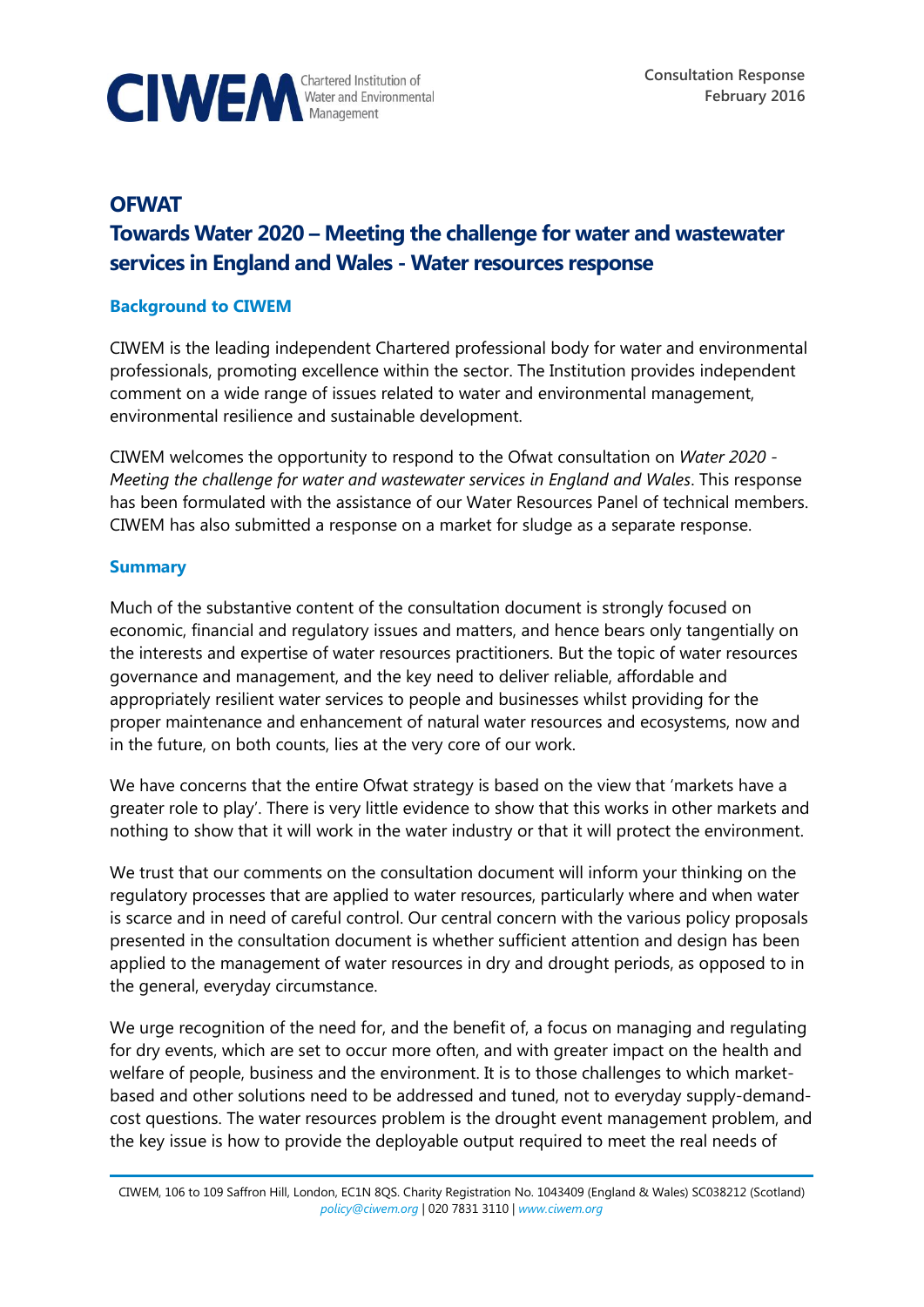people, business and agriculture in those conditions, when both they and the environment need best-possible balance in the use of scarce resources.

We welcome the development of enablers for the innovative and sustainable provision, use and non-use of water resources at such times, and at such places as they are most needed. It is the infrequency of the need that poses the challenge for effective solutions (even if that infrequency is falling). That is where attention and action is needed. From a resilience perspective we also suggest greater integration of planning on water resources with wastewater, flooding, catchment management and longer term asset management.

We set out key comments below, as overview observations. We also respond to specific consultation questions that are relevant to our work, interests and concerns.

### **Areas of support**

Overall the Water 2020 approach continues to build on the changes in PR14 leading to more sustainable water management. CIWEM supports:

- Continuation of (bill-paying) customer-focussed challenge groups.
- The view that independent representatives, and those drawn from charities, should be appropriately funded by the water companies who benefit from the work they do.
- Greater clarity on incentives regarding water trading and a common database.
- Long-term focus balanced against short-term availability as a stated aim.
- The consideration of other stakeholder such as farmers who exert an influence over the water environment. For example, the catchment approach offers opportunities for different sectors to work together towards meeting environmental objectives.
- We agree that increased trading of water between wholesalers could help to secure long term supplies for customers and may have indirect benefits for other abstractors such as farmers and growers.
- Better coordination through engagement and partnerships that may help improve the resilience not only of the public water supply but also other sector such as agriculture.
- The view of water trading in that the primary market will be between incumbent water companies. Also the opportunity to trade via displacement from  $A - B$  and then  $B - C$ so that C gets more water via trading even though it is not the same physical water traded by A. And the recognition that trading is needed to remove the spatial variation in water scarcity, so the general direction of trades will be from the west/north to the South East.

#### **Areas of concern**

- The entire Ofwat strategy is based on the view that 'markets have a greater role to play'. There is very little evidence to show that this works in other markets and nothing to show that it will work in the water industry or that it will protect the environment.
- There is a need for more direct input from water management professionals in development of the business planning process. Water 2020 has clearly been written from an economics perspective, however the wider implications and sustainability/ resilience responsibilities of Ofwat could be supported by editorial review from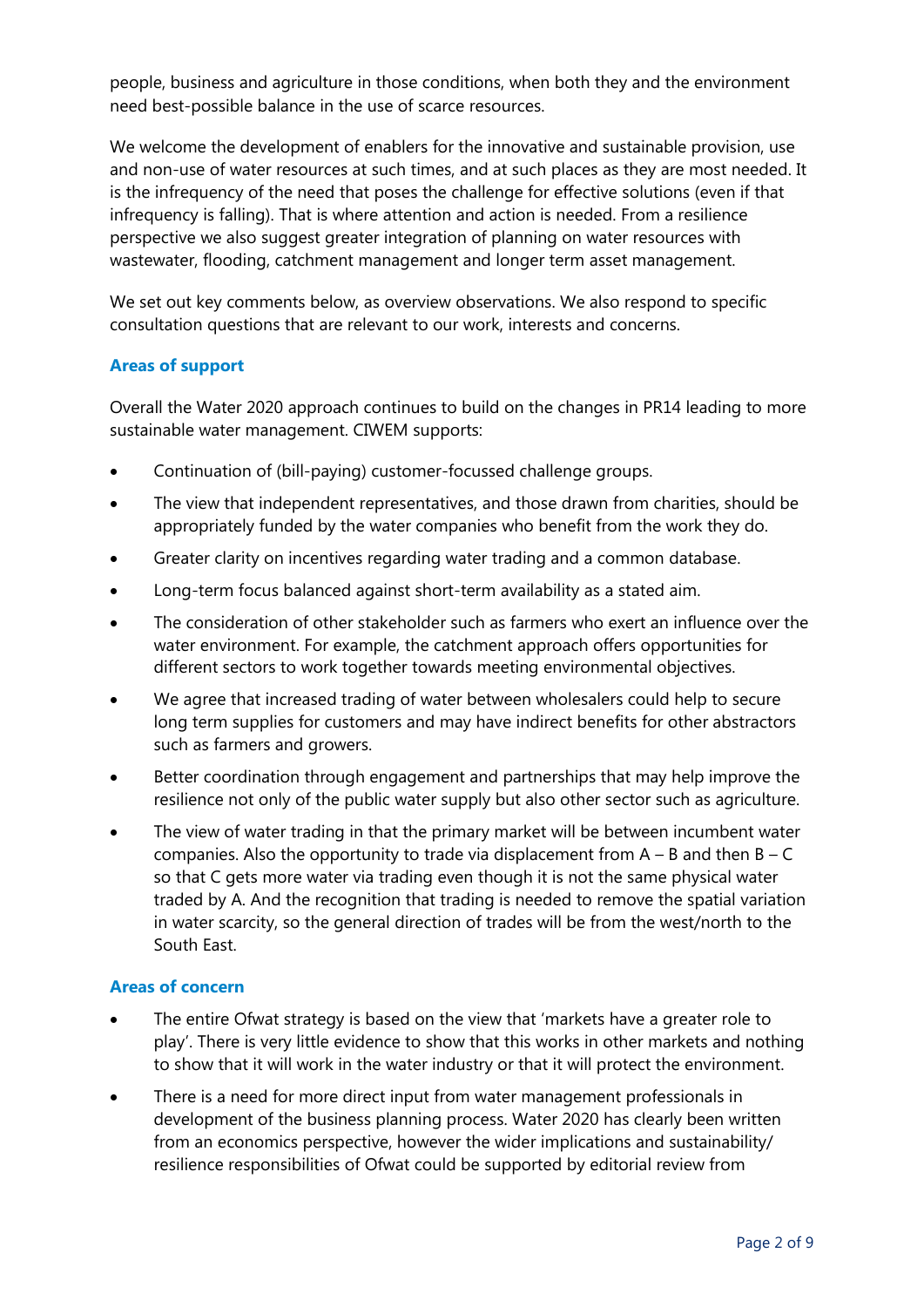technical experts in other disciplines. Additionally, customer and stakeholder engagement by Ofwat on business planning suggests a clearer form of communication.

- We have concerns on the ability of new entrants to be able to provide reliable supplies of new water in dry and drought spells, from both reliability of resource and business continuity/survivability perspectives.
- There is a need for a holistic consideration of changes. For example, trading of water could relieve pressure on over abstracted water bodies but pumping water long distances will increase energy use and carbon emissions.
- Opening up the market to greater trading assumes that there is wider availability of good quality water in locations that are close to major towns/ cities. However, further evidence is required to support this. Where large abstractions licences are available but unused these may be reduced as we transition to a new permit based system.
- Short vs long-term cost challenges made are often top-down based, rather than through robust asset considerations linking to the environment and customers. It is important to consider affordability, but we need to ensure that it is not done in a way that just defers expenditure to future bill payers and results in longer-term increases in cost.
- The proposals look like they could overcome some/ most of the financial and informational barriers, but core physical issues such as water quality and security of supply will need to be overcome.
- Ensuring Water Resource Management Plans (WRMPs) are not expected to be reopened based on new information continually. This is a complex process and accounts for long-term uncertainty, and if it is expected that they are constantly reappraised based on new options added to database, there is a danger of inertia as oft plagues other UK infrastructure.
- The proposed changes to trading of bulk water between water companies and third party access also needs to be considered within the context of an evolving water resources planning process. New approaches to decision making based on best value/ robustness may enable greater trading but could be limited if regulation remains focussed on least cost solutions.
- The source view of the price control needs to be recognised as an inherently narrow view of water resources compared to the system view of the WRMPs. This is important to ensure plans work, to recognise the wider remit of the WRMP in considering a range of options, and not to distort incentives (e.g. supply vs demand options, new sources vs greater system integration).
- The current misalignment of WRMP and business plan timescales makes transitions to new approaches harder. It is essential that the timescales for the two processes are formally aligned in regulatory deadlines.
- An issue may be reconciling the clear need for more resilience in the water supply network with the principles of greater competition in the marketplace for water company services as intended with introduction of upstream reform. Accountability and reporting responsibility around markets will have to be clear.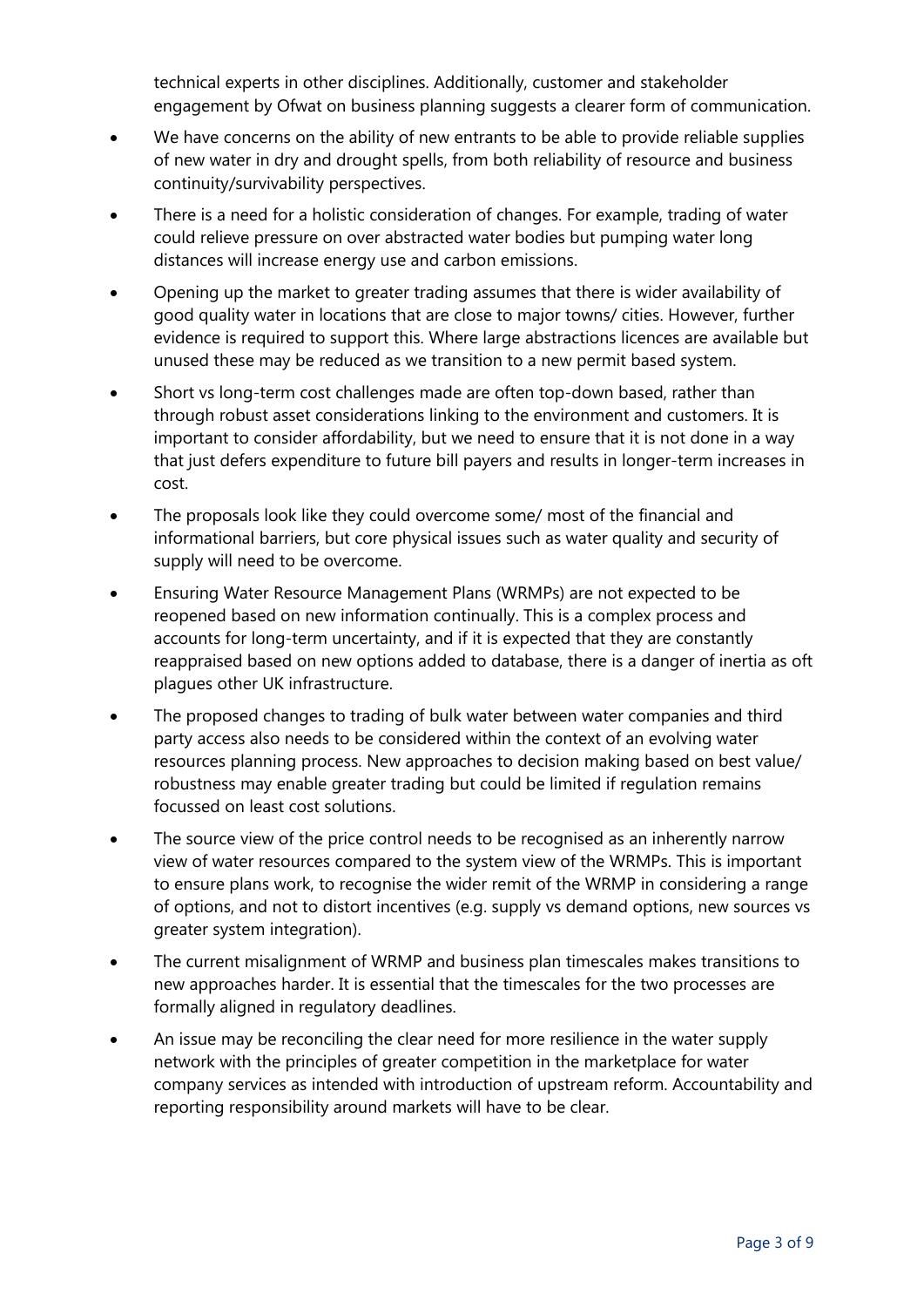#### **Where we think the proposals could be improved**

- More of a focus on dry and drought event solutions
- More consideration of environmental needs, alongside those of bill-paying customer needs.
- More consideration of the environmental externalities (not included) in water prices
- Greater recognition/attention to the (time, space) variable value of water, and to consideration of time, space variation in the price of water to those who demand it.
- More consideration of the need for or value of a system operator for cross-company transfers of water, particularly during droughts.
- Greater recognition of the pressure on water companies to produce 'scenario forecasts' rather than real demand forecasts, during recent review periods.
- We support the continuation of (bill-paying) customer-focussed challenge groups, but we think that there should be an equivalent separate group to represent the interests of the environment. Experience to date suggests that environmental perspectives form an all-too-small part of most customer challenge groups, with the result that the perspective is often lost. A separate body may provide a better and more valuable input.
- More consideration about implications of where the split in price controls for water resources is drawn. A line has to be drawn somewhere, but the current one puts some water resources raw water assets clearly into Network+, which seems odd.
- Greater consideration about the risks around material change of WRMPs.
- A clear timescale for implementation, and considered realistically against the current business planning and WRMP round. When would we implement a database and it be expected to influence plans?
- Abstraction reform interactions could reduce the potential for incumbents with 'paper' surpluses to trade, if these spare licence volumes are removed, though this could allow new entrants potentially. Abstraction reform should result in simpler licences and a clearer view of available resources in a catchment (by aligning hands off flows and removing seasonal licences, for example), so this could also allow more trading, subject to specific hydrological/ecological constraints.

#### **Responses to specific questions**

#### Water Trading

## Q7 Do you agree with our proposal to have a separate binding price control for water resources?

We do not think that a separate price control is essential for promoting markets, improving availability of information, and setting incentives, but the proposals are still complementary/ consistent with achieving these objectives. Supply side options in the WRMP may include enhanced connectivity or capability of assets within the Network+ business (e.g. treatment capacity, Large Diameter Trunk Mains) to improve deployment to the part of the zone where it is most needed in future (e.g. to implement new sustainability reductions), rather than just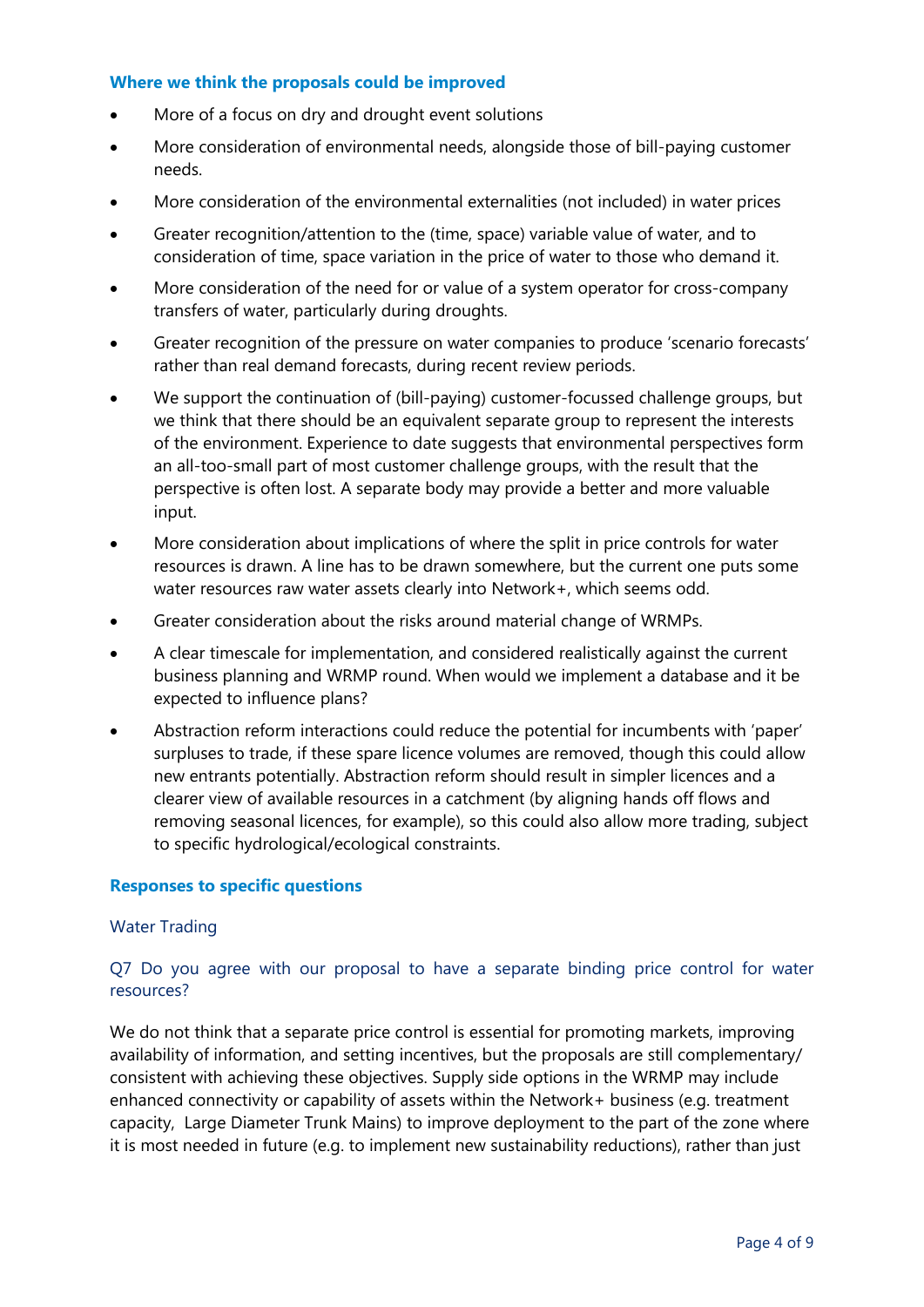new sources of water. This suggests that separating price controls could have negative impacts on resilience within water company areas.

As we address resilience considerations in the next round of business planning there is a risk that separation of price controls for water resources from options in other parts of business planning may have a perverse impact on water company plans. For example, trade-offs between costs and benefits of water reuse options and wastewater/ flood risk could be affected by separate price controls. Better integration across water companies can be facilitated through economic regulation and by incentivising outcomes that deliver across multiple elements of these price controls.

However, the consultation makes a strong case for this separate binding price control. A separate price control can provide clear price signals and transparency around the cost of water resources and may encourage new entrants to engage with the market. This can reveal the cost of providing, maintaining and developing new water resources. It should also help to increase transparency in water resources planning and optioneering.

## Q8 Do you agree with our proposal to implement an offset mechanism to ensure that entrants can recover the cost of new resources appropriately, while also ensuring that prices reflect average costs?

The incentive mechanism could enable a more level playing field for new entrants and incumbent companies. There should be a mechanism to encourage new entrants to participate in the market. The guidance for assessing bids (alongside other supply/ demand options) needs to incorporate appropriate consideration of the short and long term impacts on customer's bills. This is essential to achieve the objectives of providing the right economic incentives for efficient entry, protecting customers and meeting the commitment on remunerating historic investment.

## Q9 Do you agree with our proposals to create a market information database and bid assessment framework to allow for the 'bidding in' of third party resource options on an ongoing basis – as set out in the Deloitte report?

We support this proposal as it is an essential prerequisite for the creation of an upstream water market. The lack of market information currently potentially discourages investigation of options. The proposal to establish a marketing information database and bid assessment framework can address these issues.

Although the process should allow for bids to be submitted at any time, there needs to be some limit on the extent to which bids can be assessed between WRMPs. The WRMP is an holistic appraisal of water resources system risks and need (not just related to the assets in the price control), and covers wider qualitative considerations including feedback through the statutory consultation process. The source to system level benefit is frequently non-linear (hence use of systems like Aquator) so enabling options may need to be considered to deploy new resources and it is not a simple financial appraisal exercise. There is a real danger that it is expected that if a new option is deemed to be cheaper than a current option set, that the plan is reappraised or current implementation of options delayed, bringing about abortive costs. This is an even greater risk as the WRMP guidance is moving away from the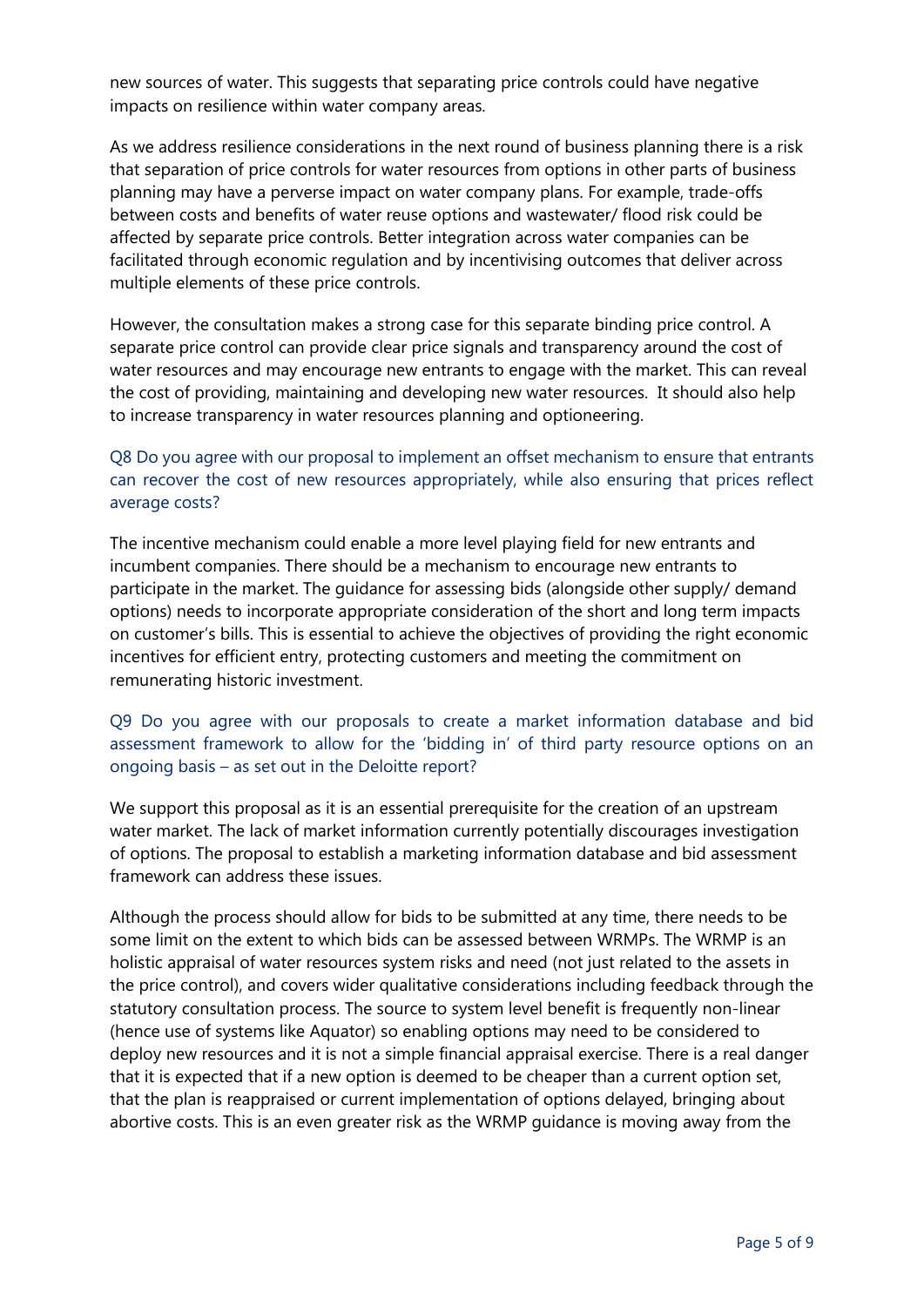economics of balancing supply and demand least-cost approaches to those which select investment portfolios based on the robustness of options (see Water UK project).

If a new proposal is received, then a full evaluation would require assessment of how this would be incorporated into the plan, including changes to company proposed schemes and how the input would be integrated into the deployment of resources within a zone. Given the scale of the WRMP process, especially with improved UKWIR methods, this would not be a trivial exercise.

It may sometimes be possible to retain some flexibility in a WRMP by setting alternative pathways and trigger points for schemes. This fits with a real options appraisal process that is being considered by UKWIR, the Environment Agency and water companies for application in WRMP19. This approach has also been applied in water resources planning in Australia. However, in general it would be better for bids to be considered as part of the WRMP process and the appropriate planning cycles.

We support the principle that the information contained in the database should be consistent with the WRMPs and not an unnecessary burden on participating companies. If one of the aims is to increase transparency, we support the publication of information of bids (whether successful or not) and that there is a mandatory disclosure of bids.

## Q10 Do you agree that a third party organisation may be best placed to manage the information database?

We agree that a third party organisation is the most suitable approach, provided the purpose and design brief is good, and the rewards and penalties for effective implementation and operation are good. This organisation also needs sufficient technical knowledge to ensure consistency of data and of approaches to issues such as reliability of sources, i.e. vetting information to ensure can be used for WRMPs. The approach needs to be subject to cost benefit review.

The proposal for encouraging bidding in of resources will help to encourage a wider approach to optimisation. The planning and operation of water resource inputs is an integral part of a water company's functions and separating them into a different organisation would increase costs and potentially reduce deployable output/ resilience.

## Q11 Do you agree that measures should be introduced to increase transparency and certainty around security of supply for water trading? How can this objective best be achieved?

Yes, this is a prerequisite for success. Those buying need to have unconditional confidence that water will be provided when, where and in the quantities they require; else they will not buy.

Transparency and security of supply are key points to ensure companies are able to continue to provide the reliable and safe water supply that customers expect. We support the premise that the exporting company must be able to demonstrate that it can provide resilient supplies without counting on the exported water. As a result, this should be reflected in the trading arrangements. We would be concerned if companies were to compromise the resilience and reliability of their water service in order to participate in the market.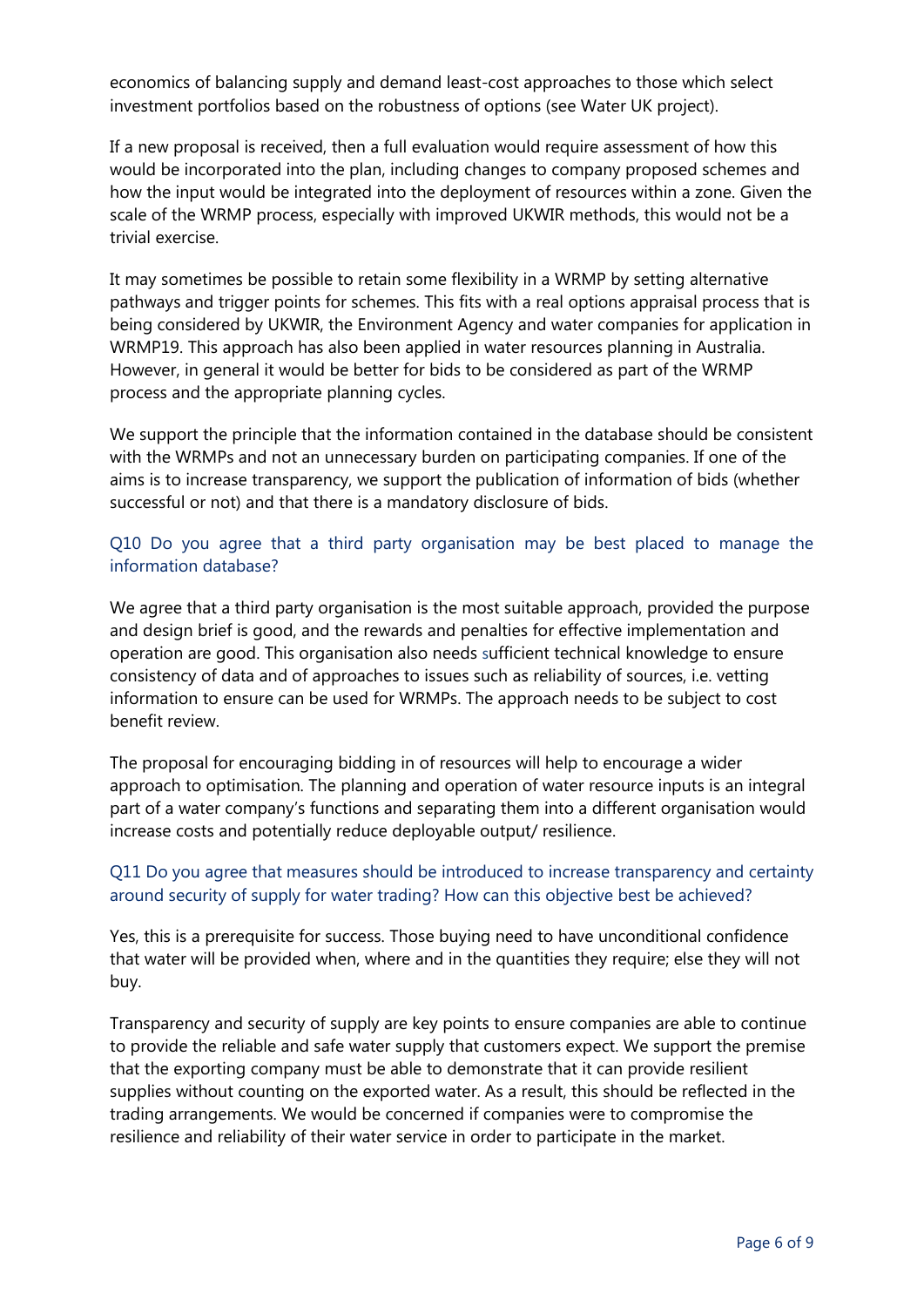Consideration should be given to how the market is explained and communicated to customers. Trust in the industry and what it aims to achieve with the market for water resources could be undermined if customers do not understand the potential benefits or mistrust the motivations of their water supplier.

We should also recognised that much of this information is all readily available from the current WRMP process. Although there is uncertainty around "security of supply" for trading, this represents inherent uncertainties that plans must be developed under (e.g. climate change). It would be useful to drive greater consistency in WRMP methods regarding what risks are planned for (e.g. probability of occurrence of design events over duration of the plan), but this would need to be specified by the regulators. Articulating a profile of risk is complex, but use simply of existing supply-demand balance alone is misleading and hides true risks of supply failure, environmental impacts etc.

Programmes such as Water Resources South East, Water Resources East Anglia and the Water UK Long Term Planning Framework project can benefit from this data. As we move towards new decision making methods, Robust Decision Making has been proposed as an example to help address conflict in water trading. When applied in North Carolina there were benefits to water companies being able to see how a combination of demand reduction and water trading could ensure financial and wider drivers are met.

There may be some future enthusiasm amongst farmers to build reservoirs for storing surplus water for trading outside the sector, but we suspect that this will remain a low priority for them for some time. Notwithstanding licence trading opportunities to be made available through abstraction reform, there are still fiscal and planning barriers to overcome before such trading becomes financially viable.

#### Customer engagement

Q46 What does good customer engagement look like? What are your views on the principles outlined above? How could companies draw on good practice from within and outside the sector? How can companies make use of revealed preference techniques and information obtained in their day-to-day interactions with customers to develop a richer set of evidence of customers' needs and requirements?

Based on our experience, good customer engagement should include:

- large sample sizes
- segmented experimental design and analysis
- varied approaches
- incentives to consider different solutions
- continuous engagement
- establishing the value that customers place on aspects of service to support CBA
- involving customers / stakeholders where they can contribute to more effective delivery
- ensuring that the needs and priorities of all groups of customers are considered
- engaging customers on long-term issues
- considering risks (LL-HC issues) rather than just things that can be tracked using current service measures (arguably HL-LC)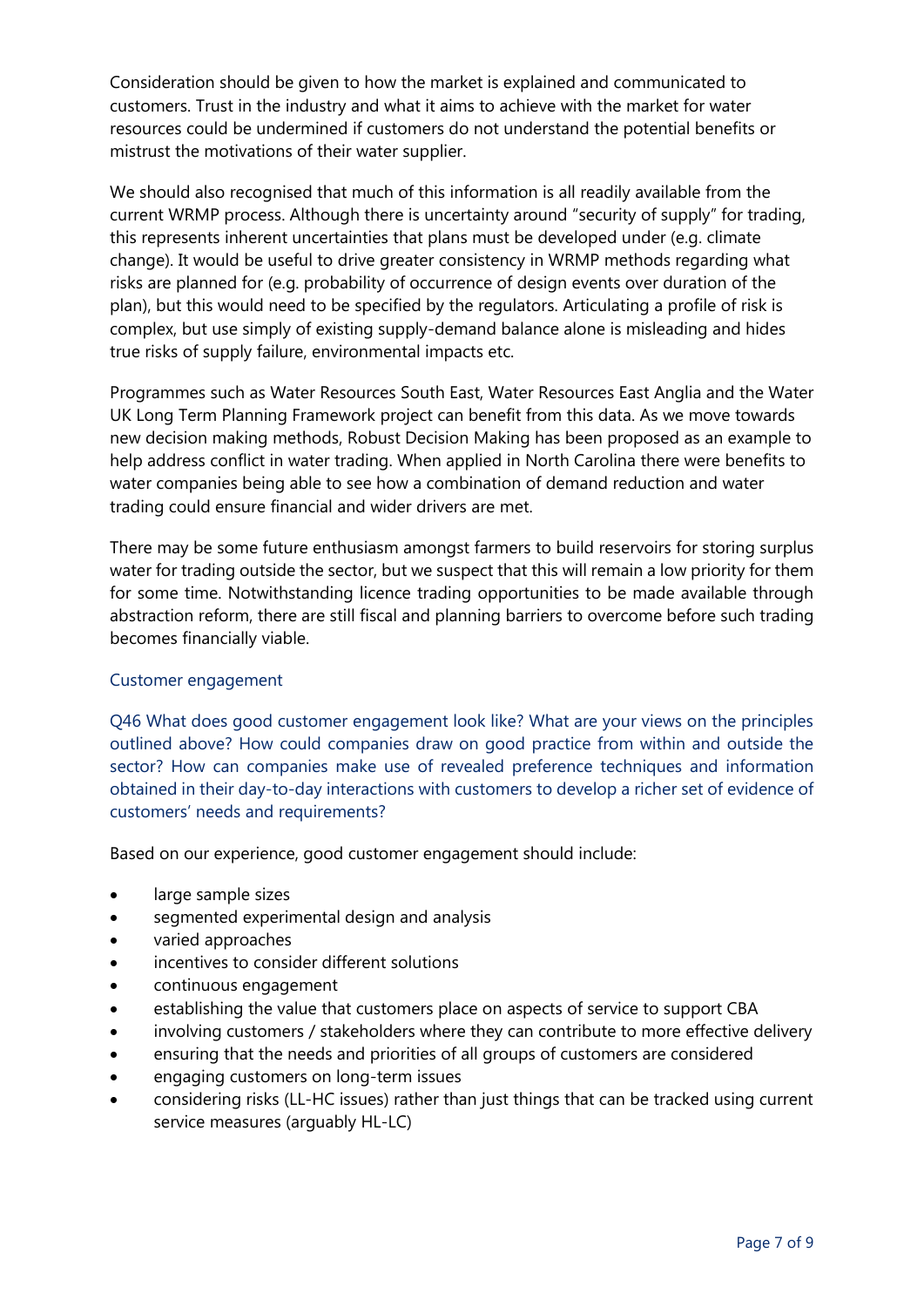- local engagement on projects (can support more integrated water management approaches with stakeholders also)
- engagement with the potential to change the plan substantially or reflecting back to customers where they have made a difference (e.g. the focus on water efficiency and how this has driven investment for Thames Water in AMP6)
- transparency and weightings to support use of multi-criteria analysis approaches in water resources planning

Revealed preference data is more limited for water resources given the long timescales between events (less market data), so improved willingness to pay and acceptability testing (i.e. using choice experiments) should explore the complexities of water resource planning choices with customers. Without this exercise customers will not be alert to risks and challenges. However, not everything can be based on customer preference, we have a duty to provide a certain level of professional protection to society and environment given the high consequence of water resources failure. One way to address this would be to appropriately weight the views of customers and other stakeholders as part of multi-criteria analysis in addition to least cost economic balance of supply and demand and robust decision making approaches in WRMP19.

Q47 What are your views in relation to our proposals on future CCG remit; scope; timetable; governance arrangements; and membership? In relation to the quality of a company's customer engagement, do you agree with the above list of issues that should be covered by the CCG report? What are your views on the division of responsibilities between CCGs and Ofwat?

We support the continuation customer-focused customer challenge groups (CCGs). A suggested improvement would be adding an environmental (ECG) into the mix, too. We support the proposals for future CCG remit and agree that clarification of roles was needed. We agree that it would not be appropriate to task CCGs with the remit of representing customers. The CCG role could be stronger in determining the outcomes of the price review process (i.e. if clear support for approach and plans based on customer preferences, this should have stronger sway in determining the final determination). There is a danger that shorter term bill considerations may override these more evidenced based processes.

Ofwat has recognised issues such as access to independent information, lack of technical expertise of 'layman' delegates, etc with a view to making improvements to the process for PR19. We note with interest the potential for using alternatives to 'willingness to pay' research, which we welcome. We do not think that the remit or membership of CCGs should be too prescriptive, and we agree that CCGs should be responsive to local geography and customer demographics. We agree that CCGs would find it beneficial to be provided with some benchmarking of water company performance as part of the engagement process.

We also think that there is an important role for wider customer engagement beyond the CCG; they must not be perceived as a substitute for this wider engagement. This will be particularly important for customer engagement with the new market for non-household water customers. Additionally, long term engagement through customer focus panels has been useful in developing water resources options and responding to issues of drought in Australia.